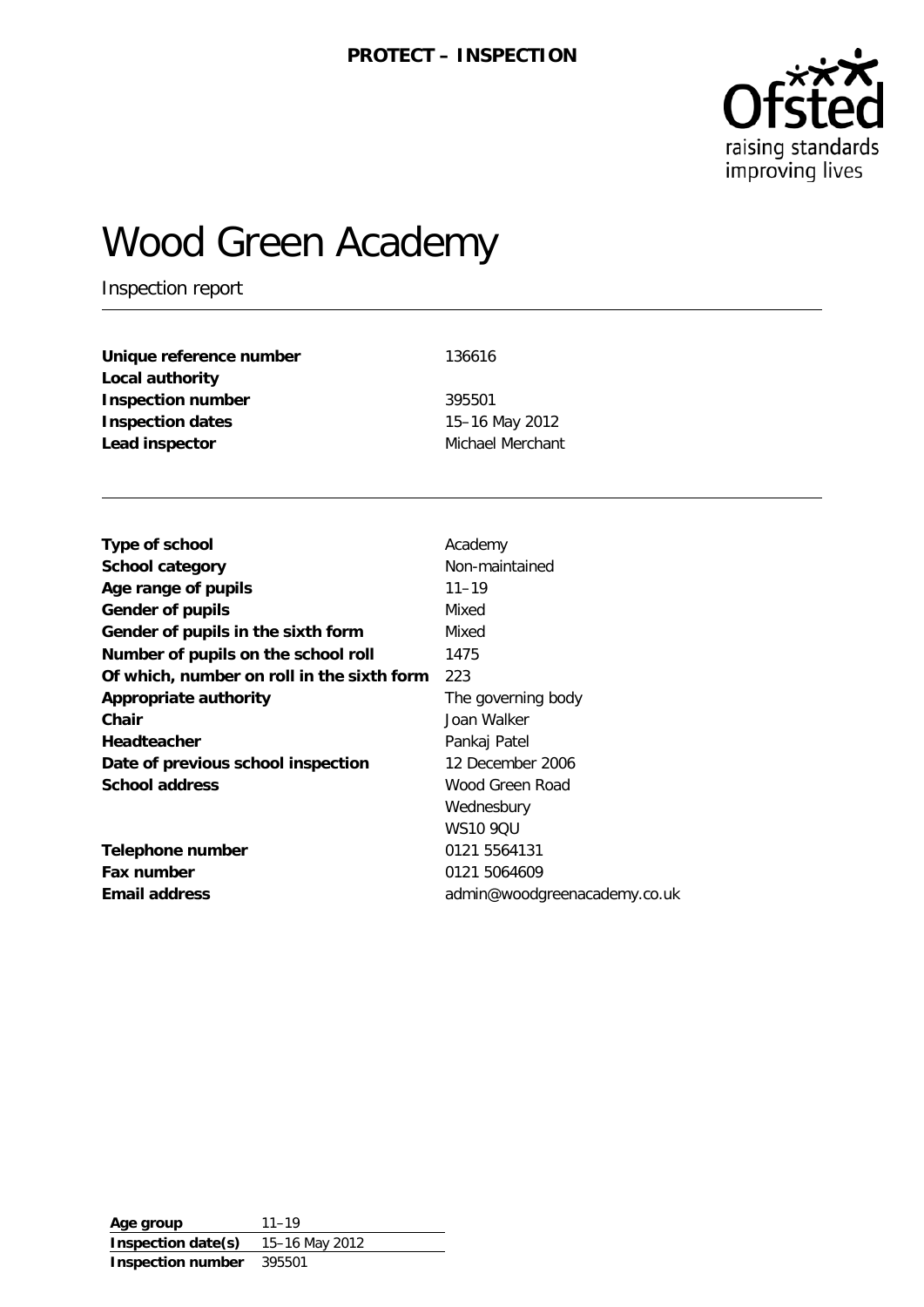



You can use Parent View to give Ofsted your opinion on your child's school. Ofsted will use the information parents and carers provide when deciding which schools to inspect and when.

You can also use Parent View to find out what other parents and carers think about schools in England. You can visit [www.parentview.ofsted.gov.uk,](http://www.parentview.ofsted.gov.uk/) or look for the link on the main Ofsted website: [www.ofsted.gov.uk](http://www.ofsted.gov.uk/)

The Office for Standards in Education, Children's Services and Skills (Ofsted) regulates and inspects to achieve excellence in the care of children and young people, and in education and skills for learners of all ages. It regulates and inspects childcare and children's social care, and inspects the Children and Family Court Advisory Support Service (Cafcass), schools, colleges, initial teacher training, work-based learning and skills training, adult and community learning, and education and training in prisons and other secure establishments. It assesses council children's services, and inspects services for looked after children, safeguarding and child protection.

Further copies of this report are obtainable from the school. Under the Education Act 2005, the school must provide a copy of this report free of charge to certain categories of people. A charge not exceeding the full cost of reproduction may be made for any other copies supplied.

If you would like a copy of this document in a different format, such as large print or Braille, please telephone 0300 123 4234, or email enquiries@ofsted.gov.uk.

You may copy all or parts of this document for non-commercial educational purposes, as long as you give details of the source and date of publication and do not alter the information in any way.

To receive regular email alerts about new publications, including survey reports and school inspection reports, please visit our website and go to 'Subscribe'.

Piccadilly Gate Store St **Manchester** M1 2WD

T: 0300 123 4234 Textphone: 0161 618 8524 E: enquiries@ofsted.gov.uk W: [www.ofsted.gov.uk](http://www.ofsted.gov.uk/)

© Crown copyright 2012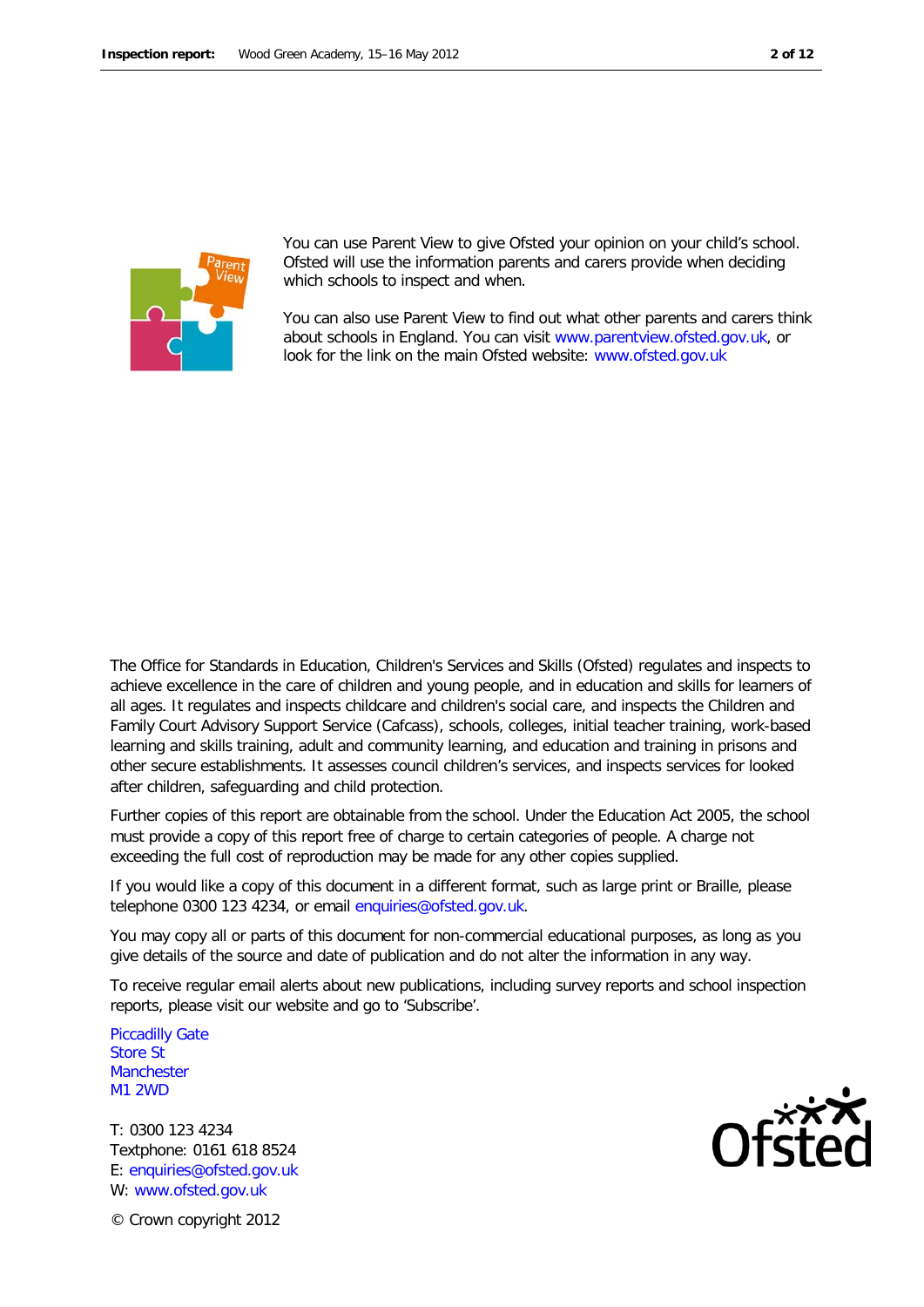## **Introduction**

| Inspection team    |                      |
|--------------------|----------------------|
| Michael Merchant   | Additional inspector |
| Elizabeth Talmadge | Additional inspector |
| Terence Payne      | Additional inspector |
| Jane Gaffney       | Additional inspector |
| Carol Worthington  | Additional inspector |

This inspection was carried out with two days' notice. Fifty lessons or parts of lessons were observed, amounting to twenty five hours in total. Ten of the lessons were jointly observed by a member of the school's leadership team. Forty eight classroom teachers were observed teaching. Discussions were held with senior and middle leaders, staff, the members of the governing body and different groups of students. Inspectors took account of the responses to the on-line questionnaire (Parent View) in planning the inspection, observed the school's work and looked at the school's self-evaluation and planning documents, external evaluations of the school's work, policy documents and students' work. They analysed 1000 questionnaires sent in by parents and carers, 150 questionnaires completed by a sample of students from each year group and 65 completed by staff

## **Information about the school**

This school is much larger than most secondary schools. Most students live locally, but a considerable minority are drawn from a number of neighbouring authorities. The large majority of students are of White British heritage and most speak English as their first language. A third of all students are from a wide range of minority ethnic groups and an above-average proportion of students speak English as an additional language. The proportion of students known to be eligible for free school meals is similar to that found nationally. The proportion of students supported by school action plus or who have a statement of special educational needs is also similar to that typically found. The school has specialist status in sports, mathematics and computing. The school is a National Teaching School and works in partnership with a number of other secondary schools. The school exceeds the government's current floor targets which are the minimum standards expected for attainment and progress. The school has achieved many awards including Healthy Schools Award, Sports Mark and Cultural Diversity Award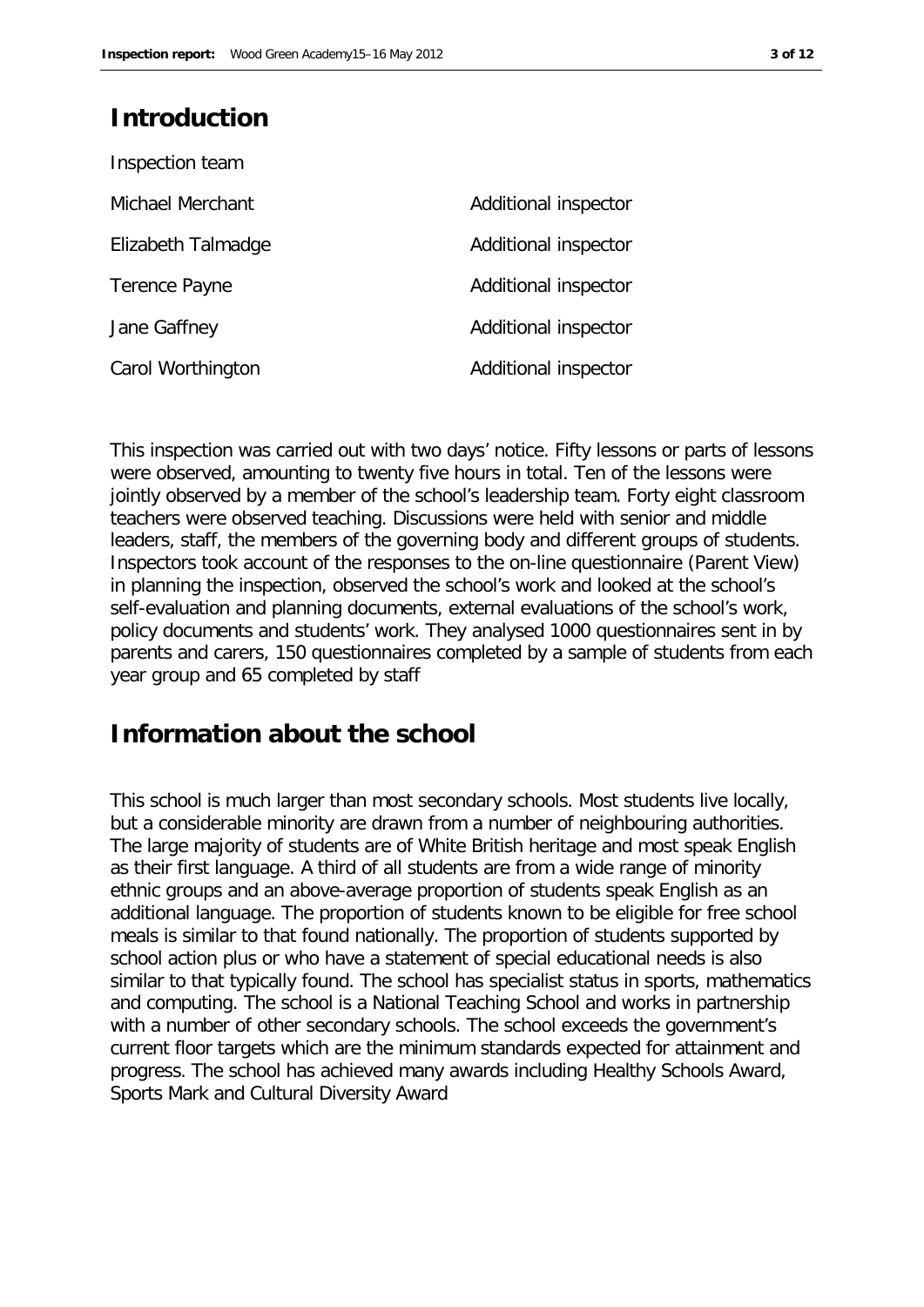## **Inspection judgements**

| <b>Overall effectiveness</b>   |  |
|--------------------------------|--|
|                                |  |
| <b>Achievement of pupils</b>   |  |
| <b>Quality of teaching</b>     |  |
| Behaviour and safety of pupils |  |
| Leadership and management      |  |

## **Key findings**

- This is an outstanding school. It provides excellent opportunities for students to thrive, develop and achieve exceptionally well, irrespective of their different circumstances. The school has maintained its excellent outcomes seen at the last inspection due to a relentless drive for improvement which continues unabated. Leaders recognise, for example, that more can be done to ensure all marking of students' work is consistently informative and supportive.
- The sixth form is outstanding. It has improved considerably since its last inspection. Students achieve extremely well, have high expectations for the future and most progress to higher education.
- Students achieve outstandingly well, making rapid and sustained progress through Key Stages 3 and 4 and in the sixth form to secure excellent academic outcomes, regardless of ability, starting point or special educational need.
- Teaching is outstanding and makes a significant contribution to students' exceptional rates of progress. Learning moves along briskly, questions are probing and tasks are creative, imaginative and challenging. Students' spiritual, moral, social and cultural development is exceptional in all aspects and is a strong feature in many lessons and aspects of the curriculum.
- Excellent relationships at all levels have helped to establish a cohesive, purposeful and happy community where behaviour is excellent and all are able to learn and thrive in an atmosphere of respect and dignity.
- Leadership and management are outstanding, driven by a principled, enthusiastic and approachable headteacher. He is supported by a highly skilled and innovative group of school leaders and together they drive improvement resolutely and with the best interests of the students in mind. Leaders have focused on raising the quality of teaching with conspicuous success. Focused professional development, rigorous quality assurance, the impact of the school's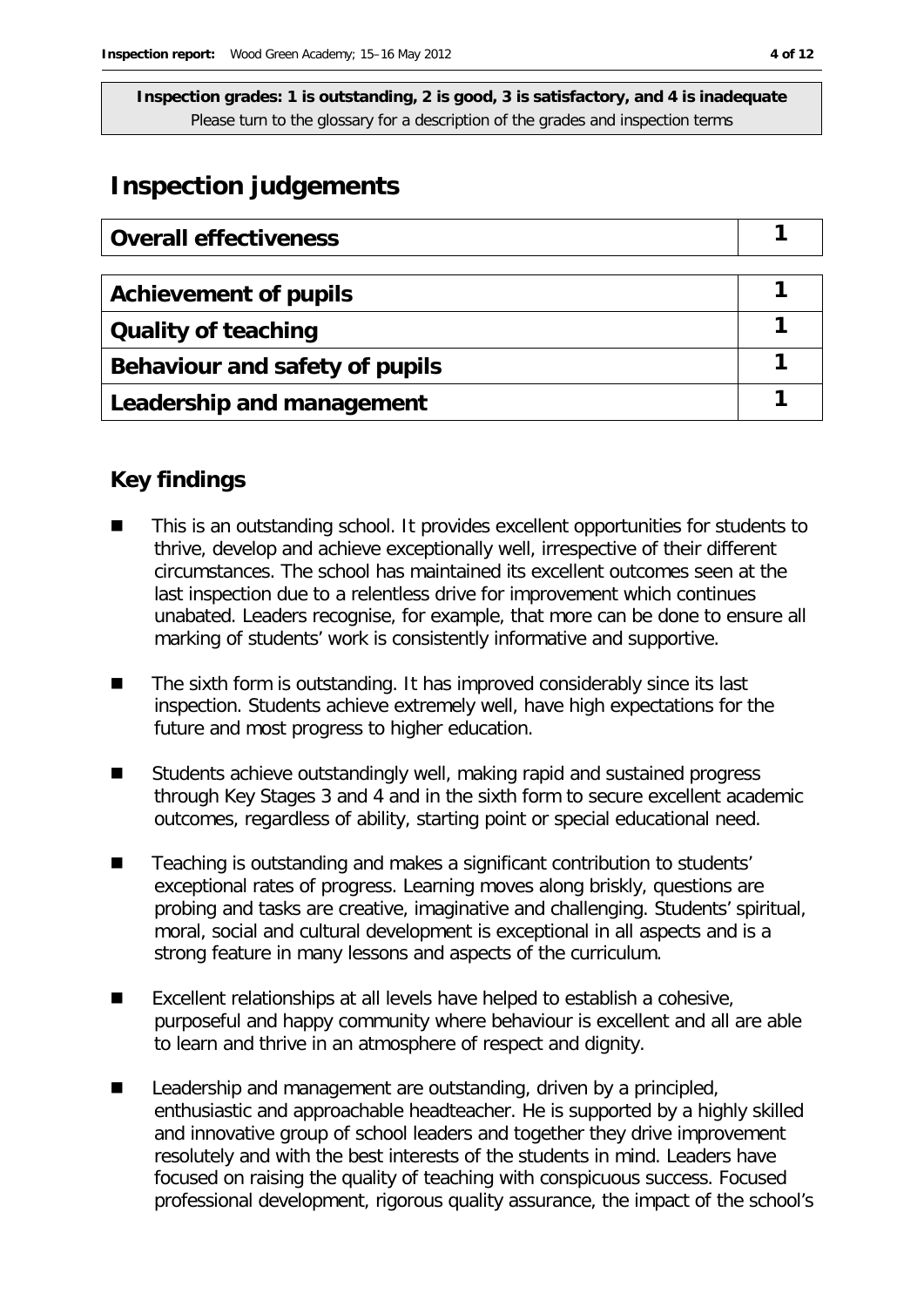specialism and the innovative work of staff are being used well to drive further improvements in teaching.

### **What does the school need to do to improve further?**

 To further support students in the progress they make, teachers should increase the consistency and raise the quality of written feedback in exercise books so that all students know how well they are doing and what they need to do to improve

### **Main report**

#### **Achievement of pupils**

Inspirational leadership, consistently high quality teaching and an excellent curriculum tailored to meet individual needs enable all groups of students to flourish. The quality of learning in lessons is outstanding. Students are keen to do their best, work purposefully and collaborate willingly during lessons, readily taking on roles within teams and supporting each other's learning through sensitive feedback. They demonstrate strengths in literacy, use new technologies effectively and particularly appreciate lessons which offer them frequent opportunities to extend and explain their thinking. Inspectors saw many examples of students' ability to discuss maturely and reflect thoughtfully upon ethical dilemmas. In an outstanding Year 9 religious education lesson, for example, students spoke with feeling about 'should funerals always be sad?' listening respectfully to each other and working eagerly in groups to summarise their research on different funeral customs. The curriculum and specialisms make an outstanding contribution to students' achievement and enjoyment of school life, engaging students in learning and helping them to gain what they need to take the next steps in their education, training or employment with skill and great confidence.

Students join the academy with significantly low prior attainment and many have very low reading ages. All groups of students make outstanding progress, as evidenced by above average attainment and consistent improvement in GCSE and A Level examination results. Over two thirds of all students, as shown by module tests already banked, are on track to attain five or more grades A\*-C at GCSE including English and mathematics in 2012. Higher attaining students report that the school 'stretches' them to attain the best possible grades. Achievement in the sixth form is exceptionally strong and has continued to rise over time. The students surveyed and spoken to by inspectors, including those that join the school in the sixth form, attribute their progress to the quality of teaching and exceptional care that they receive as they move through the school.

The school consistently adds significant value to the performance of all groups of students across the range of subjects. Disabled students and those with special educational needs make similar progress to their peers. Teaching assistants and teachers communicate well to ensure that each student receives well-targeted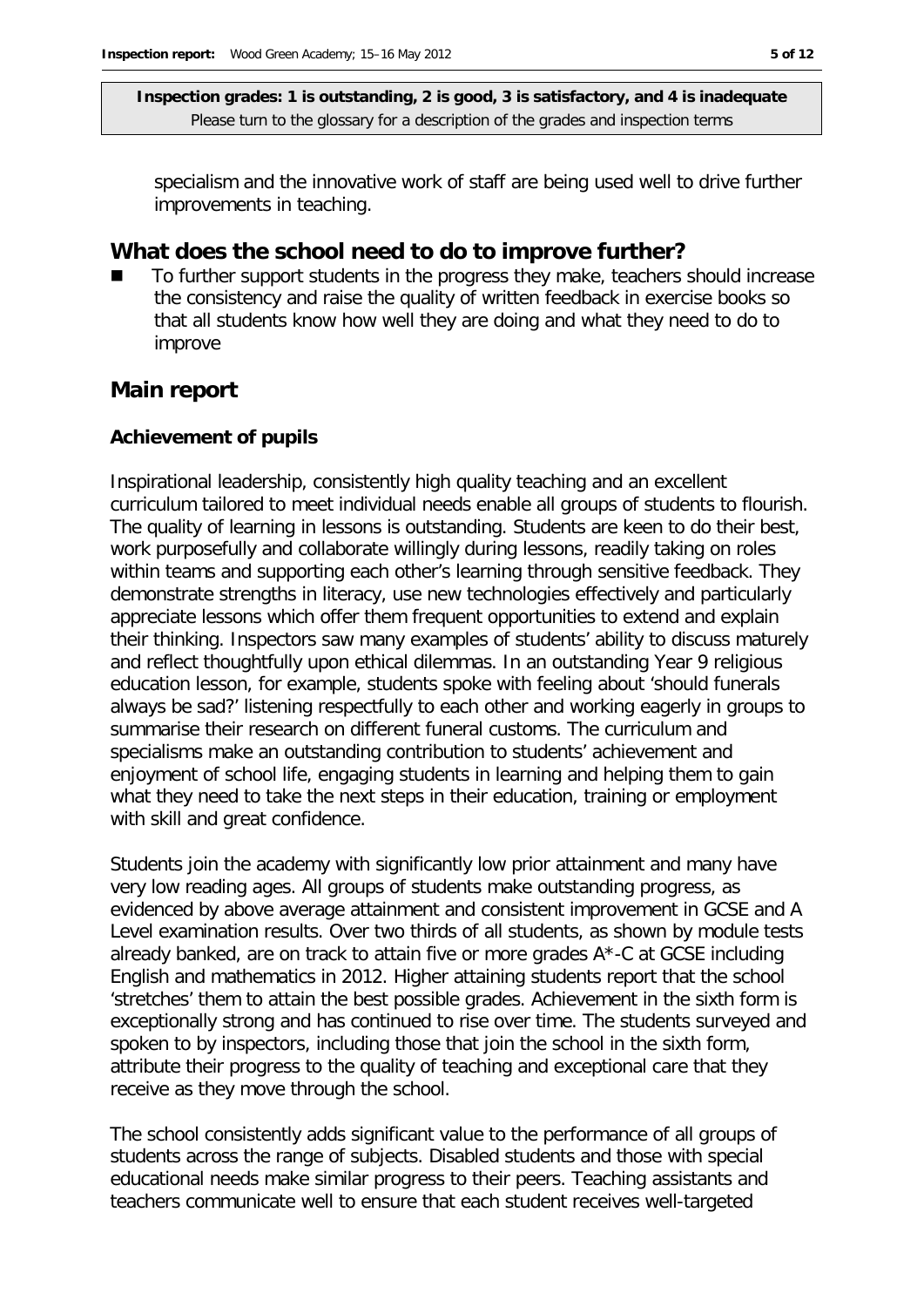support. There is very little difference in the progress made by students known to be eligible for free school meals, those from diverse backgrounds and the large number who are new to speaking English, because staff are very conscious of students' individual needs and work successfully to close any gaps.

Students make particularly strong gains in reading due to the systematic programme of interventions for those who find learning difficult. These carefully planned programmes of one-to-one and small group support are highly effective in raising students' attainment and self-esteem. The very large majority of parents and carers who returned the questionnaires agreed that their children are making good progress at the school and that their needs are very well met.

#### **Quality of teaching**

Students and their parents rightly express great confidence in the quality of teaching. Lessons are well paced, relevant and enjoyable, providing many opportunities for achievements to be shared, celebrated and built upon. In a Year 13 English lesson, students studying 'Hamlet' were expertly supported by the teacher so that all students were able to analyse literary, linguistic and rhetorical devices. The combination of task and topic were brought alive by masterly questioning throughout. Consequently, the quality of responses and thought behind students' reflections upon right and wrong, friendship and violence was superb and reflected fully the outstanding progress that all had made.

Teaching is characterised by very high expectations, not just in terms of achievement, but in the amount, complexity and challenge of learning activities. Excellent subject knowledge and understanding is used very well to pace learning so that time for imaginative and engaging activities is used flexibly. Teaching ensures that there is an excellent integration of literacy and communication skills across the curriculum through the development of oracy and constant reference to key vocabulary to secure high quality extended writing. The marking of students' work is accurate and frequent but the quality of written comments made by teachers to help students improve their learning is variable.

Teaching for disabled students and those with special educational needs is outstanding. Learning support assistants are highly skilled and deployed well. They liaise closely with the teacher, give just the right amount of support and encourage students to be more independent. They ensure that all are fully included in lessons and help them to overcome many of their barriers to learning. Teachers encourage pupils to experiment with vocabulary and imagery so that they develop a 'feel' for words. Teachers make very effective use of opportunities to enhance students' social, moral, cultural and spiritual development. In a history lesson on the Second World War, for example, students discussed the ethical issues of using atomic weapons. The frequent use of group work in lessons also encourages students to appreciate different viewpoints and to balance arguments.

#### **Behaviour and safety of pupils**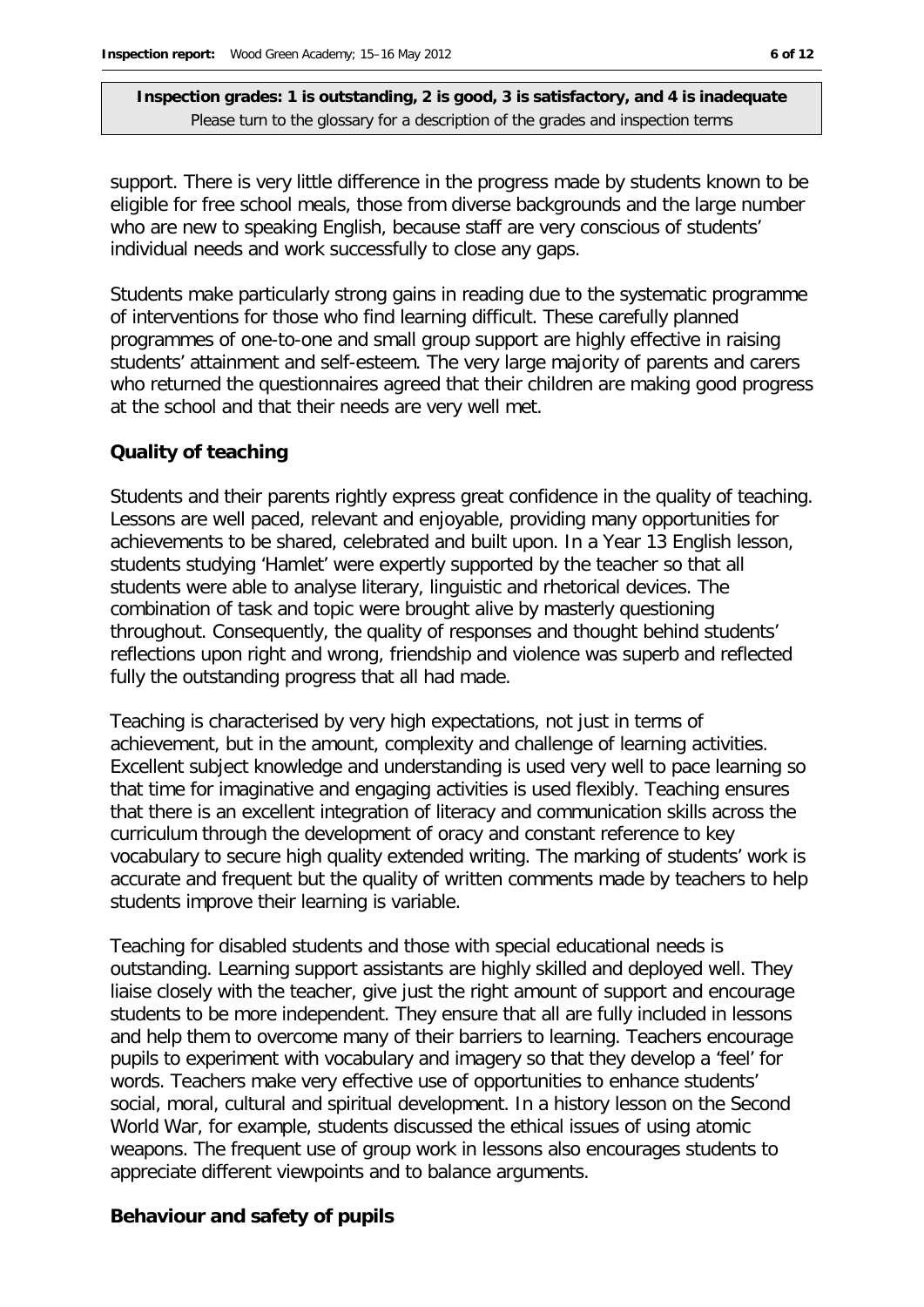The school has a very effective behaviour management system and teachers consistently demand high standards of conduct. As a result, behaviour in lessons is a strong factor in the students' learning. They are attentive, engage very positively with the teaching and show ambition and great enjoyment of their learning. On occasions where students make poor behaviour choices, inspection evidence shows that students respond well to the school's strategies.

Attendance is above average and students are punctual to school and lessons. Relationships are harmonious and students feel exceptionally safe. They have a good awareness of the different forms of bullying and say that bullying is rare and not tolerated. However, when bullying does occur, students have an extremely high degree of confidence that it is dealt with swiftly. The views of parents and carers, staff and students and an analysis of the school's comprehensive tracking data indicate that incidents of poor behaviour are increasingly infrequent. They also confirm the effectiveness of the school's support for, and reintegration of, the small number of students who exhibit more challenging behaviour. Inspectors observed numerous examples of how the school has linked with other agencies and families to improve the lives of children whose circumstances make them vulnerable. One student told inspectors how the attention to her individual needs and the time given to her by staff to resolve her problems had significantly improved her behaviour. She commented, 'The school has changed my life'.

#### **Leadership and management**

Inspirational leadership and a relentless pursuit of excellence are the main reasons why students' achievement is outstanding. The headteacher is widely acclaimed by staff, parents, carers and governors as having been hugely instrumental in securing high standards and sustaining them where they are already outstanding. He leads the way in driving ambition and has established a shared sense of purpose to raise the aspirations of students and teachers alike. Consequently, teamwork is strong, staff morale is high and students' progress continues to accelerate.

The senior team checks the school's performance rigorously. The impact of the training specialism and the work of the 'Innovations Unit' have been instrumental in the development of teaching. The establishment of cross-subject 'learning communities' has tangibly raised the quality of professional development and created an environment where training and discussion about learning are highly valued. Consequently, the quality of teaching is constantly improving and has risen to a consistently high level.

Considerable emphasis is placed on ensuring that all students feel equally valued while maintaining a sense of their individuality and cultural identity. Discrimination of any kind is not tolerated. Equality of opportunity is at the heart of the school's work. It manifests itself in outstanding achievement as well as the ability of the school to engage with each individual within an excellent curriculum that deepens and broadens their experience and makes a strong contribution to spiritual, moral, social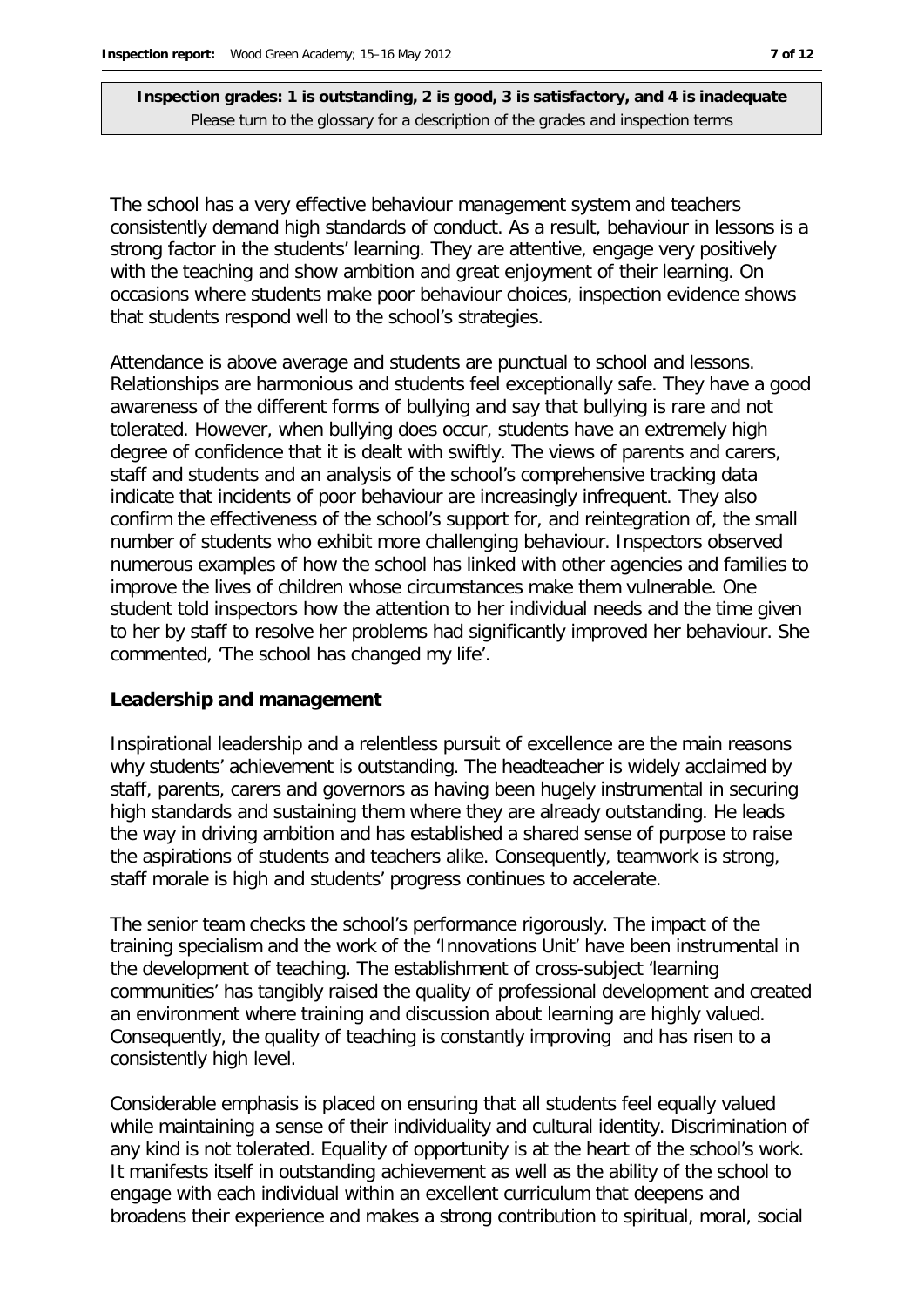and cultural development.

Safeguarding is afforded high priority and every care is taken to ensure that the school is safe and that policies and procedures are rigorous and meticulously maintained. The governing body provides enthusiastic and committed support. Its excellent knowledge and understanding of the school's performance is utilised well to challenge and immediately rectify any relative underperformance. Governors are well attuned to parents' views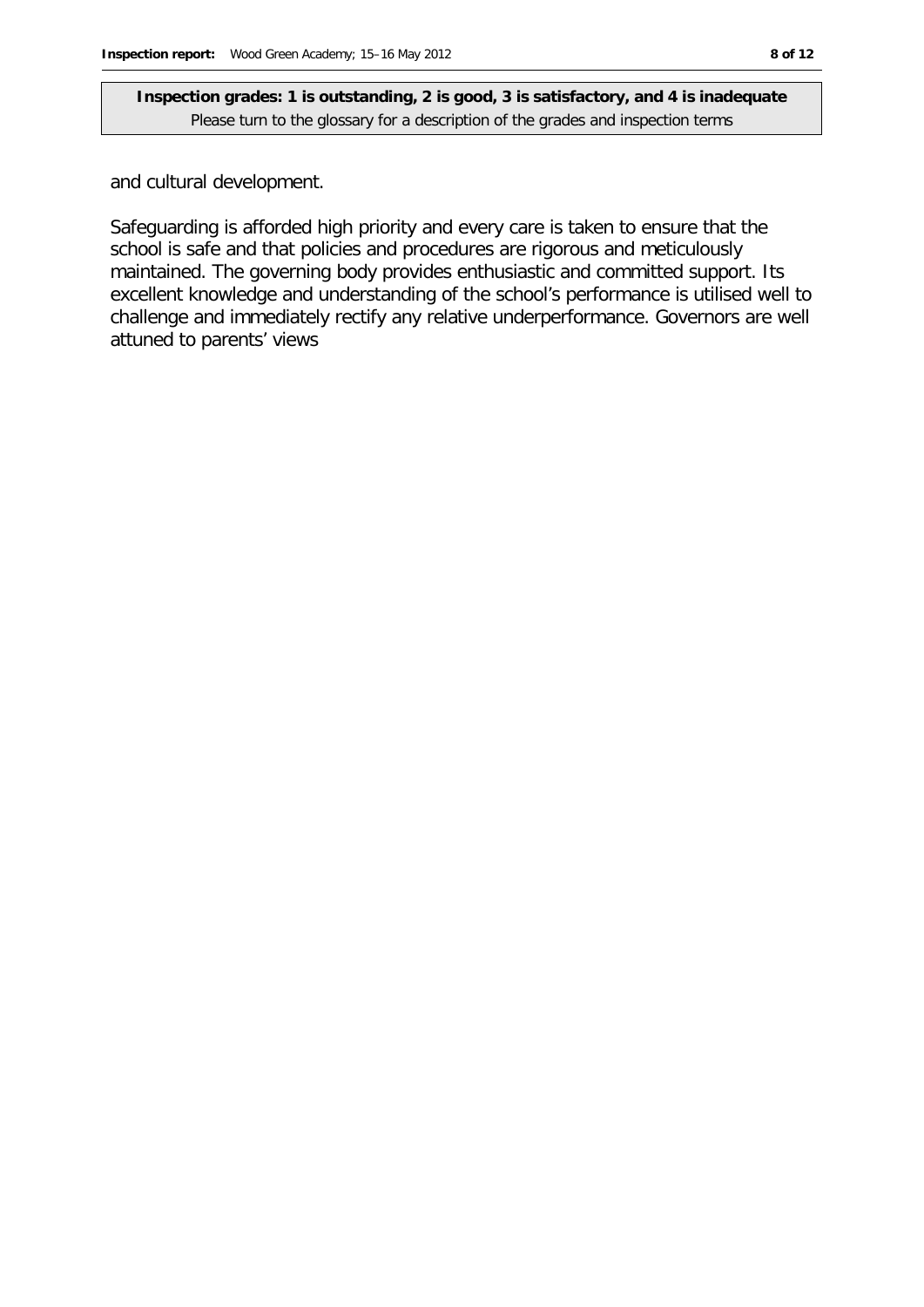## **Glossary**

## **What inspection judgements mean**

| Grade   | Judgement    | <b>Description</b>                                            |
|---------|--------------|---------------------------------------------------------------|
| Grade 1 | Outstanding  | These features are highly effective. An outstanding           |
|         |              | school provides exceptionally well for all its pupils' needs. |
| Grade 2 | Good         | These are very positive features of a school. A school        |
|         |              | that is good is serving its pupils well.                      |
| Grade 3 | Satisfactory | These features are of reasonable quality. A satisfactory      |
|         |              | school is providing adequately for its pupils.                |
| Grade 4 | Inadequate   | These features are not of an acceptable standard. An          |
|         |              | inadequate school needs to make significant                   |
|         |              | improvement in order to meet the needs of its pupils.         |
|         |              | Ofsted inspectors will make further visits until it           |
|         |              | improves.                                                     |

## **Overall effectiveness of schools**

|                 | Overall effectiveness judgement (percentage of schools) |      |                     |            |
|-----------------|---------------------------------------------------------|------|---------------------|------------|
| Type of school  | Outstanding                                             | Good | <b>Satisfactory</b> | Inadequate |
| Nursery schools | 54                                                      | 42   |                     |            |
| Primary schools | 14                                                      | 49   | 32                  |            |
| Secondary       | 20                                                      | 39   | 34                  |            |
| schools         |                                                         |      |                     |            |
| Special schools | 33                                                      | 45   | 20                  |            |
| Pupil referral  |                                                         | 55   | 28                  |            |
| units           |                                                         |      |                     |            |
| All schools     | 16                                                      |      | 31                  |            |

New school inspection arrangements have been introduced from 1 January 2012. This means that inspectors make judgements that were not made previously.

The data in the table above are for the period 1 September to 31 December 2011 and represent judgements that were made under the school inspection arrangements that were introduced on 1 September 2009. These data are consistent with the latest published official statistics about maintained school inspection outcomes (see [www.ofsted.gov.uk\)](http://www.ofsted.gov.uk/).

The sample of schools inspected during 2010/11 was not representative of all schools nationally, as weaker schools are inspected more frequently than good or outstanding schools.

Primary schools include primary academy converters. Secondary schools include secondary academy converters, sponsor-led academies and city technology colleges. Special schools include special academy converters and non-maintained special schools.

Percentages are rounded and do not always add exactly to 100.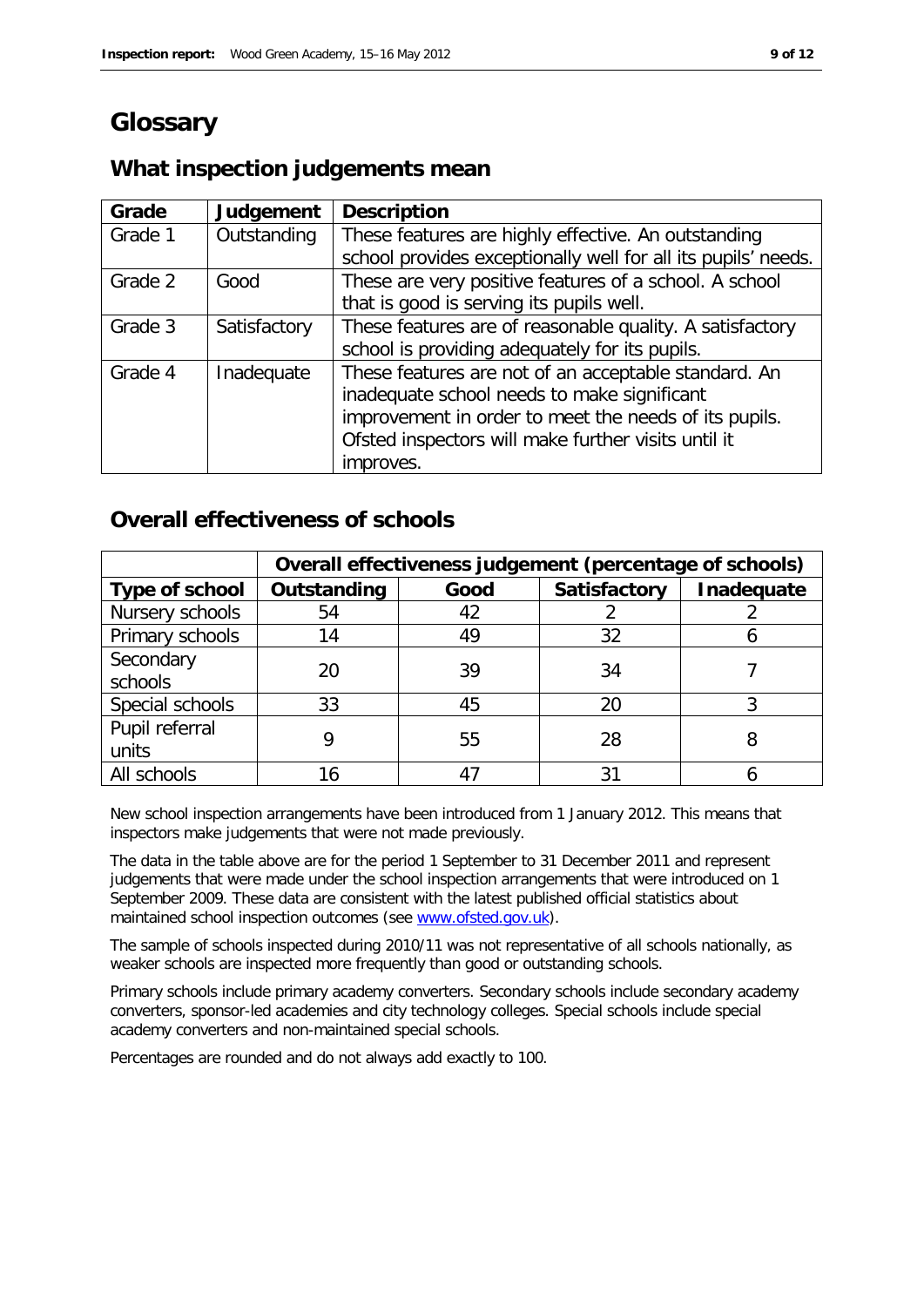## **Common terminology used by inspectors**

| Achievement:               | the progress and success of a pupil in their<br>learning and development taking account of their<br>attainment.                                                                                                        |
|----------------------------|------------------------------------------------------------------------------------------------------------------------------------------------------------------------------------------------------------------------|
| Attainment:                | the standard of the pupils' work shown by test and<br>examination results and in lessons.                                                                                                                              |
| Attendance:                | the regular attendance of pupils at school and in<br>lessons, taking into account the school's efforts to<br>encourage good attendance.                                                                                |
| Behaviour:                 | how well pupils behave in lessons, with emphasis<br>on their attitude to learning. Pupils' punctuality to<br>lessons and their conduct around the school.                                                              |
| Capacity to improve:       | the proven ability of the school to continue<br>improving based on its self-evaluation and what<br>the school has accomplished so far and on the<br>quality of its systems to maintain improvement.                    |
| Floor standards:           | the national minimum expectation of attainment<br>and progression measures.                                                                                                                                            |
| Leadership and management: | the contribution of all the staff with responsibilities,<br>not just the governors and headteacher, to<br>identifying priorities, directing and motivating staff<br>and running the school.                            |
| Learning:                  | how well pupils acquire knowledge, develop their<br>understanding, learn and practise skills and are<br>developing their competence as learners.                                                                       |
| Overall effectiveness:     | inspectors form a judgement on a school's overall<br>effectiveness based on the findings from their<br>inspection of the school.                                                                                       |
| Progress:                  | the rate at which pupils are learning in lessons and<br>over longer periods of time. It is often measured<br>by comparing the pupils' attainment at the end of a<br>key stage with their attainment when they started. |
| Safety:                    | how safe pupils are in school, including in lessons;<br>and their understanding of risks. Pupils' freedom<br>from bullying and harassment. How well the school<br>promotes safety, for example e-learning.             |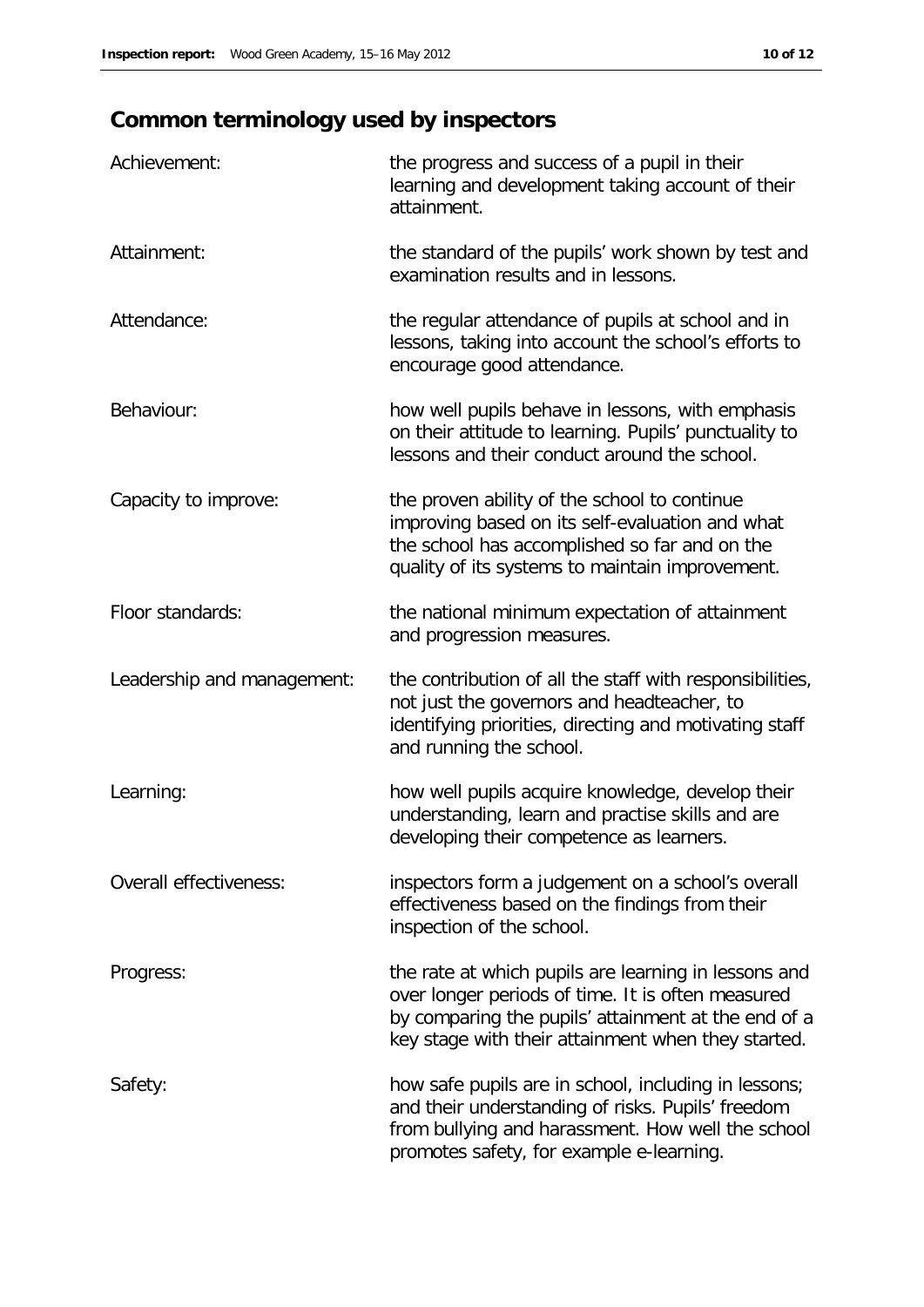#### **This letter is provided for the school, parents and carers to share with their children. It describes Ofsted's main findings from the inspection of their school.**



17 May 2012

Dear Students

#### **Inspection of Wood Green Academy, Wednesbury, WS10 9QU**

Thank you for the warm welcome you gave the inspection team when we visited your school recently. Particular thanks go to those of you who gave up your time to speak with us and those of you who completed the questionnaire. I am delighted to inform you that we judged your school to be outstanding. Here are some of the things that make The Wood Green Academy exceptional.

- You make excellent academic progress over your time at the school and in the sixth form and enjoy your education because of the consistently good and often outstanding teaching. Your lessons are interesting and you told us how much you enjoy them.
- The school's inclusive ethos of high aspirations and success for all provide you with a great platform for learning. We were particularly impressed by your behaviour and your very positive attitudes to learning. As a result, relationships between staff and students are superb.
- You particularly appreciate the positive benefits that the new building, the curriculum and the school's specialist status have brought.
- Leadership and management are outstanding. Your amazing headteacher sets high standards in all aspects of the school's work and he is very well supported by the other staff and governors.

Although the school is already outstanding, staff are committed to continuing its improvement and are all ambitious to make it even better in the future. We have asked the school to share the very best practice that exists in marking your work so that all of you are provided with accurate advice as to how to help you do even better. You are rightly proud to belong to this outstanding school. Thank you for playing your part in making it such an exciting and caring place. Best wishes for the future.

Yours sincerely

Michael Merchant Lead Inspector